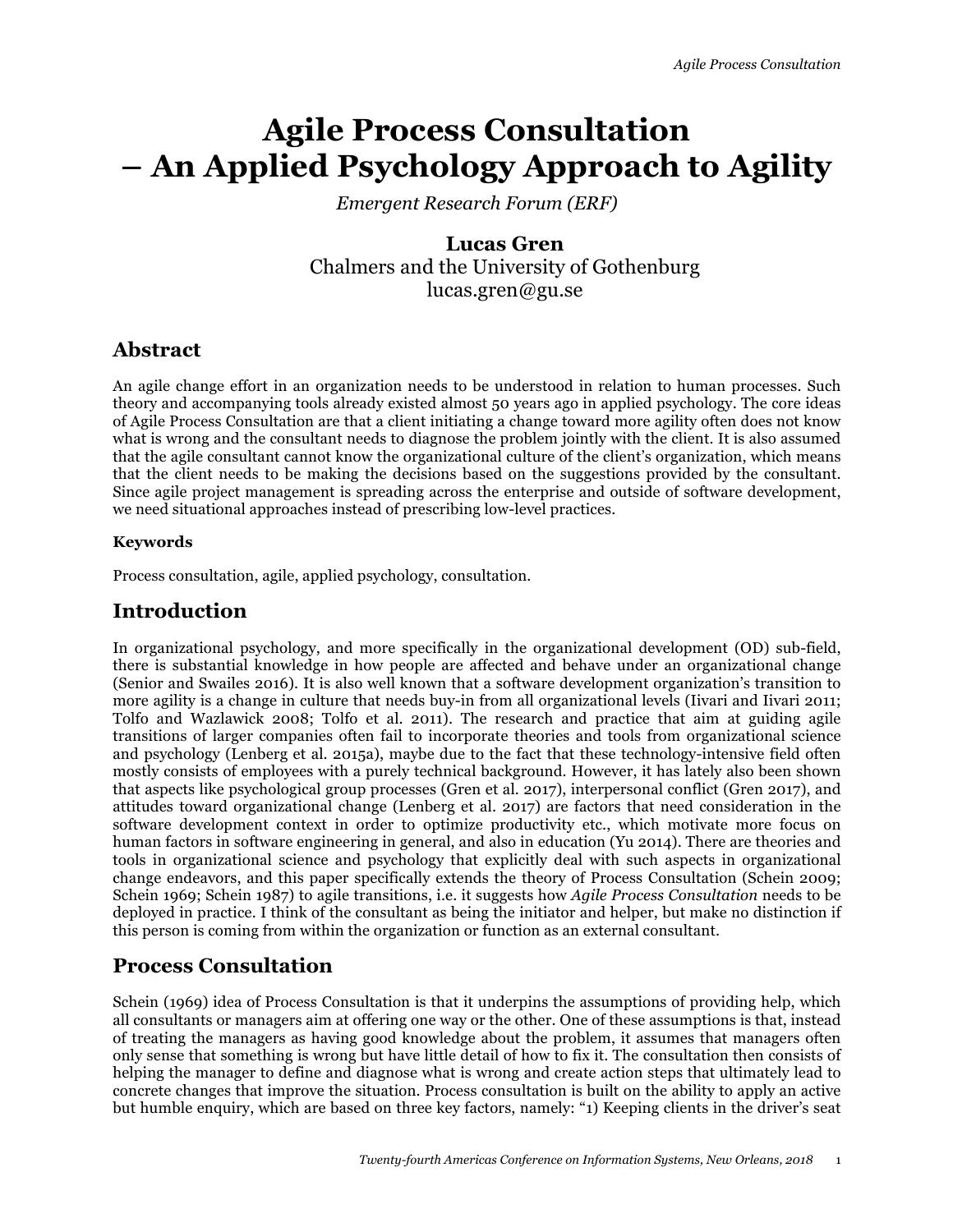to enable them to regain status by becoming active problem solvers on their own behalf, 2) Giving them confidence that they can solve their own dilemma to some degree, and 3) Revealing as much data as possible for both the client and helper to work with" (Schein 2009). According to Schein (2009), the answer to the question of how to build and maintain the type of relationship that process consultation is, is paradoxical, because it is so simple to describe but difficult to apply many times, i.e. it is to create a communication process that will enable both the client and the consultant to figure out what is actually needed. In order to understand how Process Consultation is different, it is helpful to contrast it to other types of consultation.

#### *Two Other Types of Consultation*

A common model of consultation is that a consultant provides expertise. In its simplest case, a manager defines a problem that no one within the organization or unit has expertise in, and then decides to buy that skill externally. Such problems could be in relation to technical expertise, a market analysis, or how to organize control functions of their products. The success of such an approach is dependent on four assumption: "(1) whether or not the manager has correctly diagnosed her/his own needs; (2) whether or not s/he has correctly communicated those needs to the consultant; (3) whether or not s/he has accurately assessed the capabilities of the consultant to provide the information or the service; (4) whether or not s/he has thought through the consequences of having the consultant gather such information, and/or the consequences of implementing changes that may be recommended by the consultant" (Schein 1969).

In contrast to this purchase of expertise model, Process Consultation sees the joint diagnosis of the problem as a main part of the consultation. A consultant will most of the time not have time to fully learn the client's organization since the organizational culture consists of traditions, values, and specific assumptions etc. (Schein 2010). Therefore, it is crucial that the consultant gets help in navigating through the organizational culture when help is given. In addition, it is also an assumption in Process Consultation that "any organization can improve its processes and become more effective if it can accurately locate those processes that make a difference to its overall performance /…/ the main goal of the process consultant is to help the manager to make such a diagnosis and to develop a valid action plan for her- /himself" (Schein 1969). Process Consultation is teaching diagnostic and problem-solving skills to clients, and the consultant should not attempt to actually solve the problem, that is best done from the inside.

The reasons why most change efforts fail are often attributed to the fact that the individual coworker are not given incentive enough to want to change through clear visions and empowerment (Kotter 1995), nor are their psychological reasons to resist change taken into account (Strebel 1996). For a large organizational change to happen the psychological factors need consideration. There are tools and guidelines in the psychology discourse of how such a change needs to happen (see e.g. Rollnick and Miller (1995)). Such approaches have a very strong empirical research foundation (Rubak et al. 2005) but also prescribe the process in detailed and clear steps even with suggestions of the number of workshops needed, their content, and who needs to participate. However, I will not describe these tools in further detail here, but instead focus on smaller cases of helping managers who contact a consultant and extend this to the agile case.

The second model that Process Consultation is contrasted against is the doctor-patient approach. It comprises of that one or many managers contact a consultant to "check them over." The consultant then prescribes change medicine and acts as an expert physician who knows how to treat illness. The consultant gets a great deal of power and legitimacy. However, this approach is based on the assumption that a consultant can get accurate information in order to make a correct diagnosis. The consultant would, most likely, get distorted information because coworkers' fear of retaliation. Many managers have long and extensive reports in their drawers from management consultancy firms of little practical value since the prescriptions are not understood or accepted by the "patient" (Schein 1988). The doctor-patient model depends on: "(1) whether or not the initial client has accurately identifies which person, group, or department is, in fact, "sick"; (2) whether or not the "patient" will reveal accurate information; (3) whether or not the "patient" will accept and believe the diagnosis that the "doctor" arrives at; (4) whether or not the "patient" will accept the prescription, that is, do what the "doctor" recommends" (Schein 1988).

As already mentioned, Process Consultation assumes that even if the consultant sees what is the matter in the organization, the client needs to see and define this problem her-/himself for her/him to not be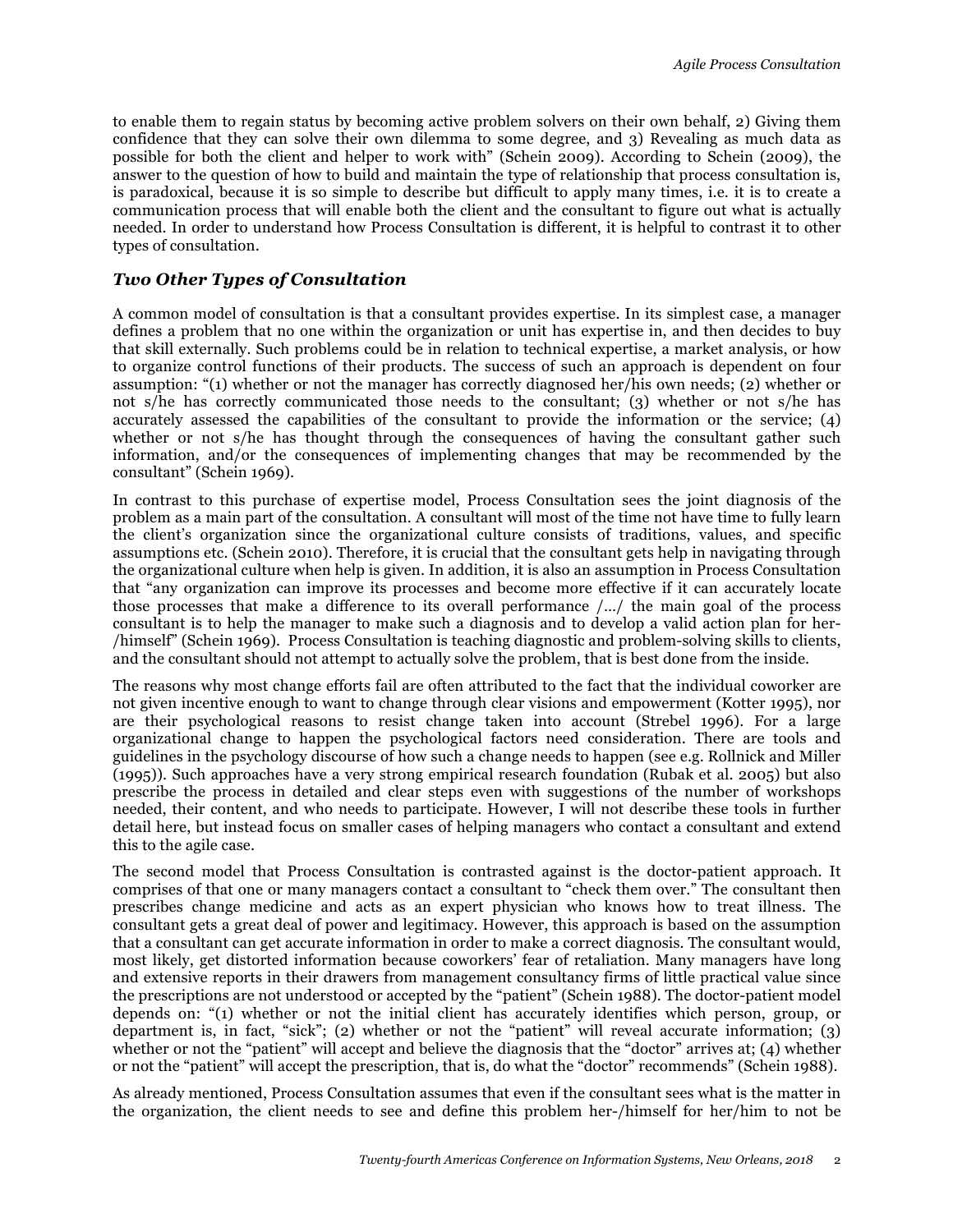defensive or disagree. The consultant only suggests remedies but the manager needs to make the decisions her-/himself. Again, Process Consultation aims at teaching diagnostic and problem-solving skills to the client in order to achieve more long-term and persistent help. Therefore, the process consultant need not be an expert of the content, but instead be an expert in helping a client do selfdiagnosis in what is going on around her/him, within her/him, and between her/him and other people. The client should "remain proactive in the sense of retaining both the diagnostic and remedial initiative" (Schein 1988).

## **Agile Process Consultation**

The first edition of Schein's book on Process Consultation was published almost 50 years ago (Schein 1969). Already in 1969, Schein writes that: "as long as organizations are networks of people engaged in achieving some common goals, there will be various kinds of processes occurring between them. Therefore, the more we understand about how to diagnose and improve such processes, the greater will be our chances of finding solutions to the more technical problems and of ensuring that such solutions will be accepted and used by members of the organization" (Schein 1969). Today, almost 50 years later, Schein could not have been more right. Not only does the new paradigm of dealing with project in a complex and fast-changing world demands even more human interaction to function well (Cockburn and Highsmith 2001), but technological innovations within companies struggle without the understanding of human processes (like in the model-driven software development case (Selic 2003)). Therefore, I simply define Agile Process Consultation as applying Process Consultation to agile transitions, i.e. it is based on the same assumptions. Below, I will make explicit connections between these assumptions and the agile case.

What makes Agile Process Consultation different from other research on agile transformations is that, firstly, it focuses on the relationship between the consultant and the client instead of only looking at mastery of practices (e.g. (Adkins 2010). Second, it stresses the context and its culture as key aspects to fully understand, and there through help the client figure out the best solutions and initial steps forward instead of only matching the client's organization to ideal agile case (Sidky et al. 2007).

Since an agile transformation of a software organization has been shown to be a cultural change (Tolfo et al. 2011) and, therefore difficult to generalize across companies (Gren et al. 2015), I see Process Consultation as the only alternative in order to achieve such a change, which I believe is often done in practice by good agile consultants/coaches. If we look at the assumptions of Process Consultation, we can see that these are all related to the common issues agile transformations face: "(1) Clients/managers often do not know what is wrong and need special help in diagnosing what their problems actually are" (Schein 1987). Since an agile transformation spans over a number of abstraction levels in the organization, diagnosing where the bottlenecks are most often difficult. It is also naïve to think that a company would be best off throwing all their previous experience and success factors out the window because an agile approach is the Holy Grail, the end of the rainbow, and the silver bullet that removes all worries we will ever have. Actually, as accurately stated by Strebel (1994): "those who pretend that the same kind of change medicine can be applied no matter what the context, are either naïve or charlatans."

The second assumption is that "(2) clients/managers often do not know what kinds of help consultants can give them; they need to be helped to know what kinds of help to seek". Especially in software development companies where the main part of work life is in relation to technical aspects, many managers without any behavioral science background simply do not see what solutions there are to their problems. These aspects are also in relation to the third assumption: "(3) most clients/managers have a constructive intent to improve things, but they need help in identifying what to improve and how to improve it."

Since norms and organizational cultures are specific for the individual case, prescribing a software process that will work across companies and, if the implementation is pushed back, say that the company did not follow the process strictly enough, is a paradox. The core of agility is responsiveness to change (Fowler and Highsmith 2001) and following Scrum, or the popular organizational agility model SAFe (Brenner and Wunder 2015), to the letter will not deal with resistance that stem from psychological factors at the workplace, at least not if self-organization of teams is one of the goals. Understanding human processes is a must as also shown in the software development context (Lenberg et al. 2015b). Assumption four of Process Consultation is that: "(4) most organizations can be more effective than they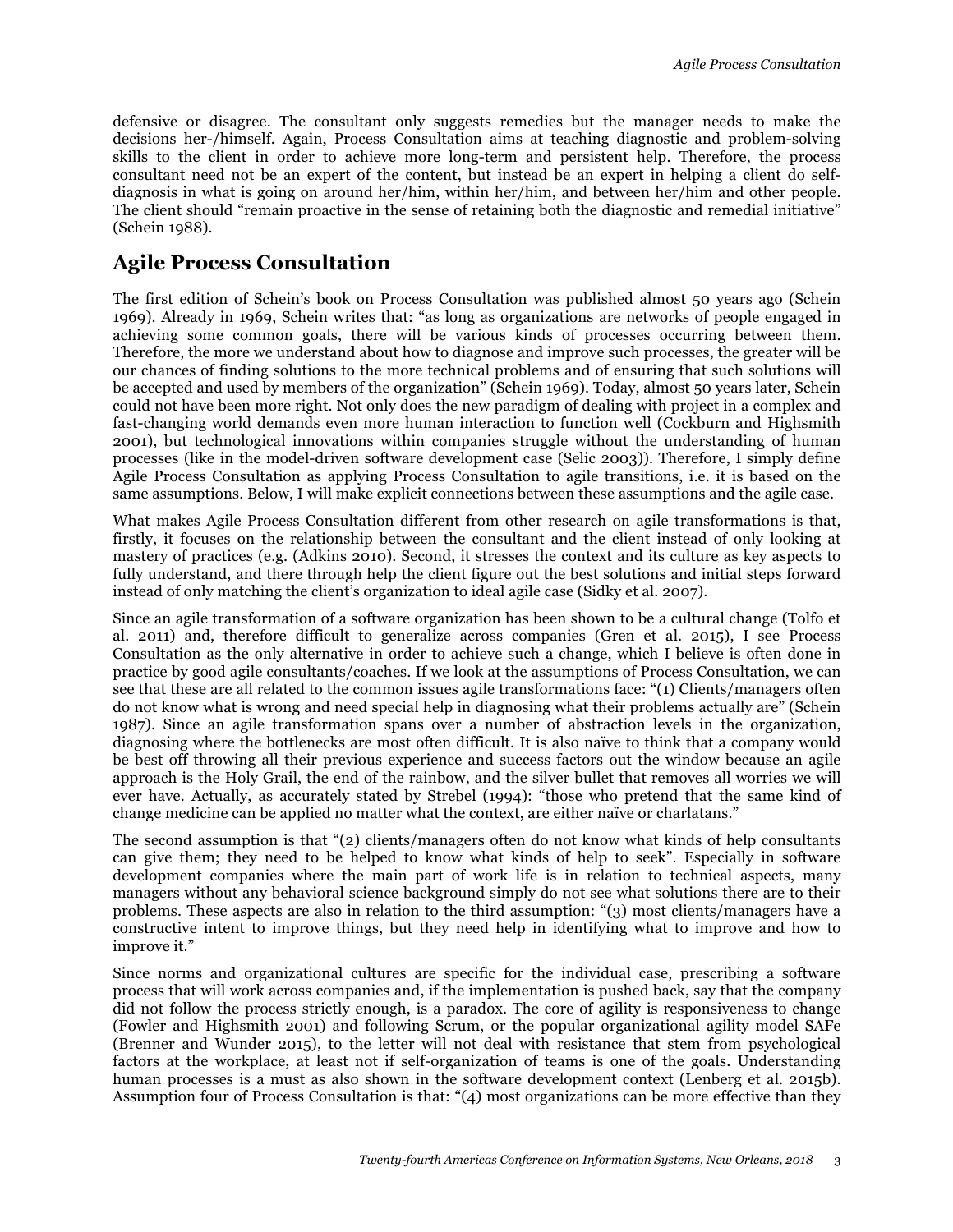are if they learn to diagnose and manage their own strengths and weaknesses. No organizational form is perfect; hence every form of organization will have some weaknesses for which compensatory mechanisms must be found" (Schein 1988).

The fifth assumption is in relation to the fact that a consultant cannot know the details and provide reliable course of action without the help of the client, since they know their organizational culture, which then also applies to an agile transition: "(5) a consultant probably cannot, without exhaustive and timeconsuming study or actual participation in the client organization, learn enough about the culture of the organization to suggest reliable new courses of action. Therefore, unless remedies are worked out jointly with members of the organization who do know what will and will not work in their culture, such remedies are likely either to be wrong or to be resisted because they come from an outsider" (Schein 1988).

I have seen many times how agile consultants fall into the expert role and tell companies what to do, which is of very limited help when the problems are in relation to human processes. Perhaps it is a result of technically focused personnel trying to help other technically focused personnel with human processes, assumption six states that: "(6) unless the client/manager learns to see the problem for her-/himself and thinks through the remedy, s/he will not be willing or able to implement the solution and, more important, will not learn how to fix such problems should they recur. The process consultant can provide alternatives, but the decision-making about such alternatives must remain in the hands of the client" (Schein 1988). The last assumption is also critical for the agile context, since it stresses the importance of a consultant to teach the client how to diagnose and fix organizational problems. Many times, technical personnel did not receive such training beforehand in their education (Yu 2014), which means that such an investment in non-technical skills might have large positive effects, as compared to possessing no, or very little, such awareness: "(7) the essential function of Process Consultation is to pass on the skills of how to diagnose and fix organizational problems so that the client is more able to continue on her/his own to improve the organization" (Schein 1988). For an overview of human processes in organizations see Schein (1988) where he includes (1) communication processes (2) building and maintaining teams (3) problem-solving (4) group norms and culture (5) leading and influencing (6) feedback and (7) intergroup processes. The latter (point 7) is even more relevant today in relation to scaling the agile framework (see above), since intergroup processes will emerge. For further reading by the interested reader, the book does also include detailed descriptions of Process Consultation in action. Volume 2 (Schein 1987) also contains lessons for managers and consultants.

## **Conclusion**

Since agile project management many times fundamentally changes the culture of the organization, human processes need to be well understood (Fowler and Highsmith 2001). If agile is to be scaled to the whole enterprise the success of such a transition will heavily depend on how well managers or consultants can understand the human processes at play. There is recent evidence of this in software engineering research in relation to, for example, teams (Gren et al. 2017), and attitudes towards organizational change (Lenberg et al. 2017). Therefore, we have good reason to assume that a situational approach to agile transitions is a must and I therefore suggest the use of Process Consultation (Schein 1988) in the agile context. Further research needs to be conducted for the other parts of human processes in the software engineering domain to learn how the modern and rapidly changing agile workplace might differ from other types of organization. However, it is already clear that understanding human processes is a key success factor, also in modern agile enterprises, in relation to helping them strive for responsiveness to change in order to create value as quickly as possible. We need to situational approaches to agility since agile project management is spreading across the enterprise and outside of software development, i.e. we need a different approach to different organizations wanting to be agile instead of prescribing low-level practices. We also need research on different change paths in the agile context much like the more general work conducted by Strebel (1994).